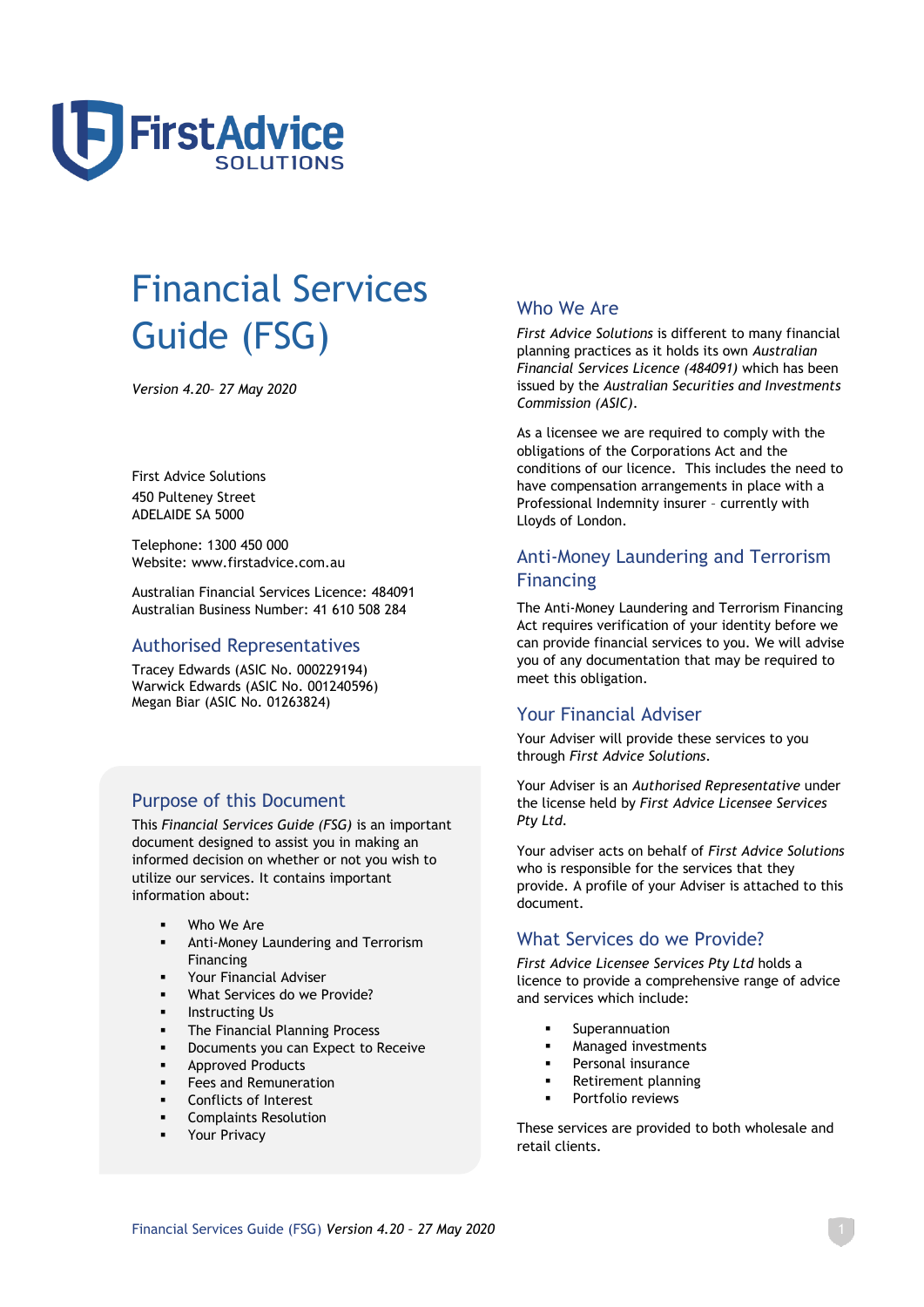

## Instructing Us

You can provide instructions to us in writing, via phone or email. Please note you are responsible for ensuring your instructions do reach us.

# The Financial Planning Process

The financial planning process detailed below is in place to ensure that you receive the benefit of proper disclosure; and that your adviser is able to ascertain critical and timely information about your circumstances. This assists in providing appropriate advice that is designed to meet your best interests.

## *Step One: Data Collection*

In order for us to provide advice suitable to your needs and financial circumstances, we need to ascertain your individual financial objectives, needs and requirements. We do this through asking questions and recording your responses in a data collection form. You have the right not to give us this information, if that is your wish. However, if you do not give us sufficient information, the advice you receive may be inappropriate.

## *Step Two: Recommendation*

A recommendation will be designed that is tailored to your relevant personal circumstances and presented in written format through a *Statement of Advice (SOA)* or *Record of Advice (ROA)*.

The document will explain the basis for the advice, the cost to you of implementing the advice and any commissions or associations which could have influenced the advice.

We will always provide advice which is in your best interest.

## *Step Three: Implementation*

Subject to your agreement and instructions, the recommendations will be implemented.

## *Step Four: Review*

A comprehensive personal review service is offered. A fee may be charged for the ongoing advice and management of your financial affairs.

The ongoing services we provide will depend on the terms of the *Client Service Agreement* you sign with us. Ongoing advice and fees will be disclosed in the advice documents.

At all times you are able to contact us and ask questions about the advice and investment recommendations.

## Documents you can Expect to Receive

If financial advice and/or a financial product advice is provided to you, you will receive the following documents:

## *A Statement of Advice (SOA) or Record of Advice (ROA)*

This document details the financial advice provided to you, and covers such matters as the advice and/or product recommendations, any remuneration payable, the risks and disadvantages associated with the advice and/or product recommendations, and all details of any relationships which might influence your adviser in providing the financial advice and/or product.

## *Product Disclosure Statement (PDS)*

This will contain information that will assist you in making an informed decision about that product. The *PDS* usually includes information about product features, risks and costs and details of other fees and charges which may apply, including management expense ratios (MER's) and remuneration payments to Advisers. Usually the *PDS* also contains any application material that may need to be completed in relation to the relevant transaction(s). You will receive this either as a hard copy document or emailed to you, based on your wishes.

## *Annual Fee Disclosure (FDS)*

An annual *Fee Disclosure Statement* documents the fees paid and services you have received in the preceding 12 months.

## Approved Products

We maintain a broad approved list of products, containing investment and insurance products that have been researched by a number of external research houses. A copy of the approved list can be supplied to you upon request.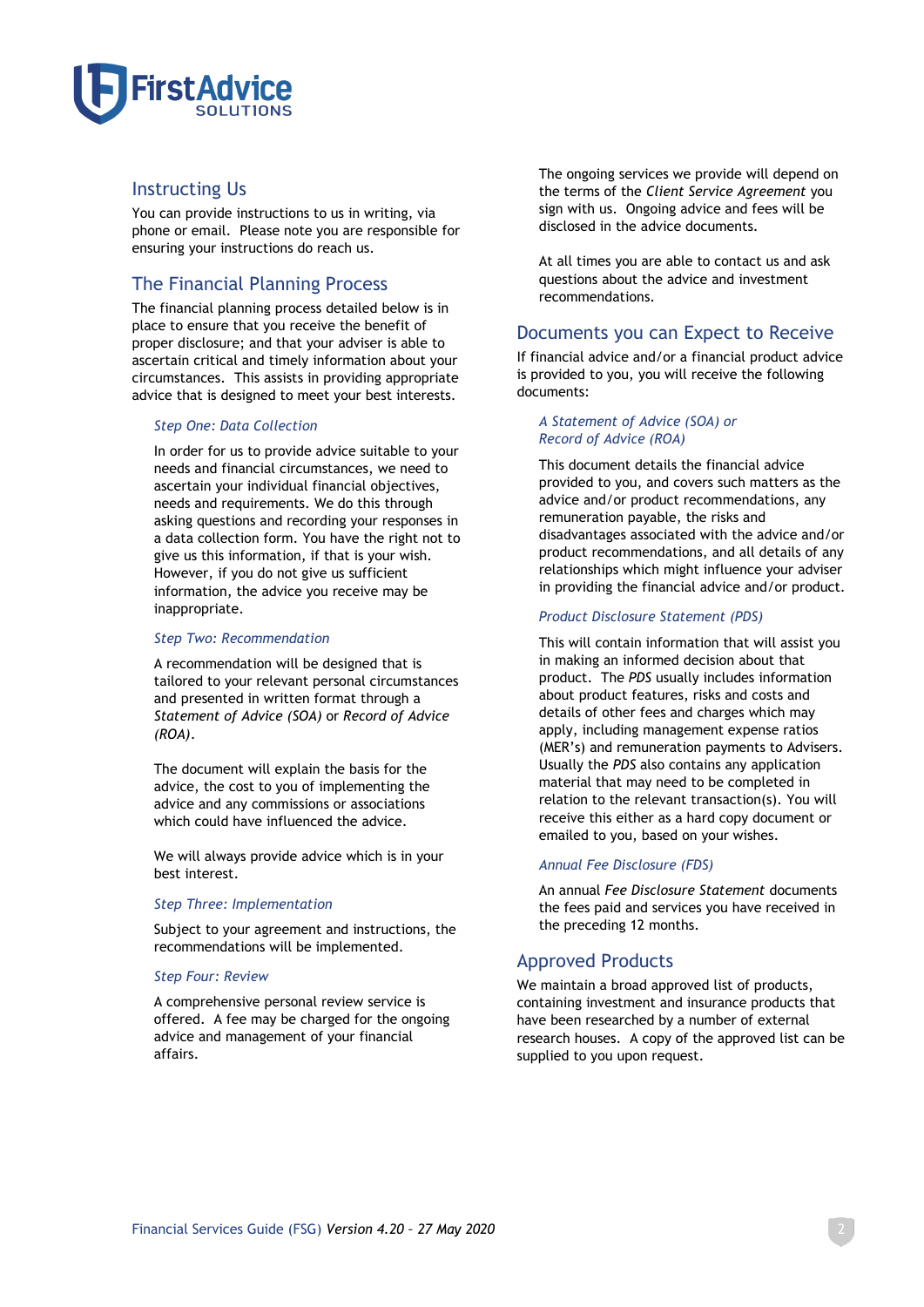

## Fees and Remuneration

The cost of providing a financial product or service to you will depend upon the nature and complexity of the advice, financial product and/or service provided. The services and fees will be set out in the *SOA* or *ROA* that we provide you.

Your first meeting with us is complimentary and obligation free.

Fees may be charged by a number of methods or a combination of the following:

- A dollar amount.
- A percentage of the amount invested.
- An hourly rate.

We will disclose to you the exact amount in the *SOA*  or *ROA.* All fees are payable to *First Advice Licensee Services Pty Ltd*.

The Directors and owners of the business are entitled to the profits it makes.

#### *Plan Preparation Fee*

The plan preparation fee includes the cost of all initial meetings with you, the time we take to determine our advice and the production of the *SOA*. The plan preparation fee is based on the scope and complexity of the advice provided to you. We will agree on the fee with you prior to the preparation of the advice.

## *Ongoing Service Fee*

Once your investments or insurance is established, we may provide portfolio management services and/or meet with you periodically to update our advice.

Ongoing fees will depend on what ongoing service we provide to you. They may be a percentage of the transaction value (e.g. for share trades), an agreed fixed fee or a percentage of your portfolio value.

#### *Commissions*

*First Advice Licensee Services Pty Ltd* receives commissions and other benefits from some product and service providers. The commission amount will vary depending on the product or service which is recommended.

#### *Investment Commissions*

We may receive a monthly commission payment from some investment providers. This will be based on your account balance and will continue to be paid for as long as you hold the investment.

#### *Insurance Commissions*

We may receive a one-off upfront commission when you take out an insurance policy we recommend. We may also receive a monthly commission payment for as long as you continue to hold the policy.

## *Licensee Commission*

Some product providers may pay an additional licensee commission. This is based on the total funds invested in their products or the total insurance premiums for their policies across our entire client base.

## *Placement Commissions*

We may receive a placement commission on capital raisings undertaken by companies. This includes initial public offerings and rights issues. These are one-off payments.

## *Other Benefits*

We may also receive additional benefits by way of sponsorship of educational seminars, conference or training days. Details of any benefits received above \$100 will be maintained on a register which is available to you on request.

## *Referral Fees and Commissions*

In some situations, we receive fees or commissions where we refer you to external parties. We will disclose the referral arrangements to you whenever we refer you to an external party. In some situations, we pay fees or commissions to external parties who have referred you to us. We will disclose the referral arrangements to you when we provide you with a *SOA* or *ROA*.

## *Referral Fees – Balance Finance Partners*

Your adviser is a Director of First Advice Licensee Solutions Pty Ltd whom have a referral arrangement with Balance Finance Partners Pty Ltd ('Balance Finance'). Where you are referred to Balance Finance by your adviser and take up the services of that business, Balance Finance may pay a referral fee to *First Advice Licensee Services Pty Ltd* of up to 25% of any commission earned on a loan written. Your adviser does not receive any direct remuneration or benefit as a result of the referral but is entitled to profits from their shareholding in *First Advice Licensee Services Pty Ltd*. You are free to engage your own preferred professionals.